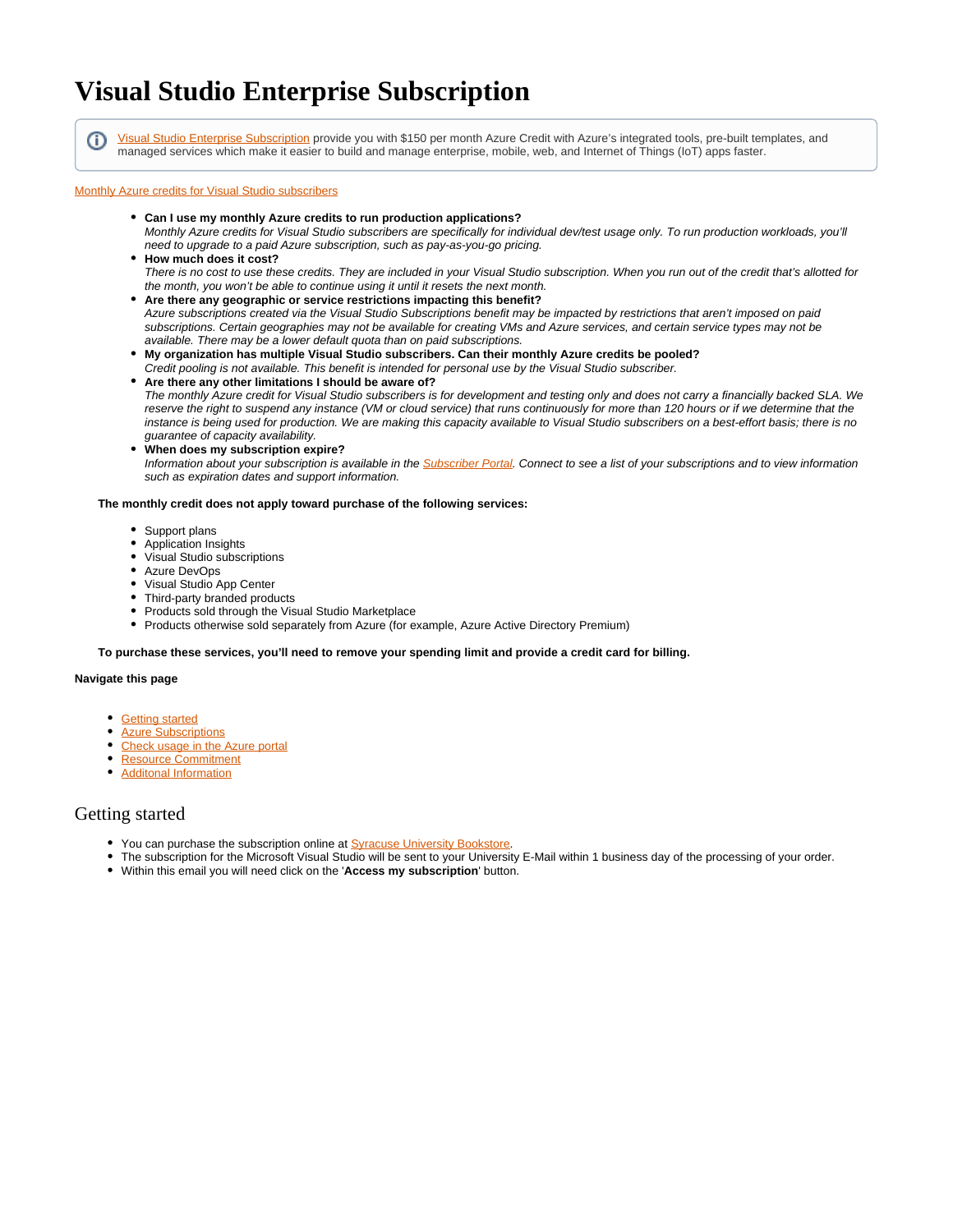Microsoft Visual Studio

## Access your Visual Studio subscription

You've been assigned a new Visual Studio Enterprise subscription by itsoffice@syr.edu.

To access your Visual Studio subscription, sign in to the Visual Studio Subscriptions portal with the email address tsphung@syr.edu.

### Access my subscription >

To receive periodic updates about your subscription including benefits, developer training, and the latest product announcements, update your preferences.

Get help with Visual Studio Subscriptions support.

## **Account information**

Subscription ID: 7f722707-f4eb-41d1-b16a-da920ceb4f99



- You can also Sign in to my subscription.
- . Make sure your subscription is set to Visual Studio Enterprise and activate your monthly credit.

|                       |                               | <b>Welcome to Visual Studio Subscriptions</b>                                                                                                                                       |               |                |                                                                                                   |  |  |  |  |  |
|-----------------------|-------------------------------|-------------------------------------------------------------------------------------------------------------------------------------------------------------------------------------|---------------|----------------|---------------------------------------------------------------------------------------------------|--|--|--|--|--|
| <b>Benefits</b>       | Downloads                     | Product Keys                                                                                                                                                                        | Subscriptions | Get Help       | Marketplace                                                                                       |  |  |  |  |  |
| ਕ੍ਰਾ<br>your profile. |                               | Would you like to receive periodic emails with updates about your subscription including benefits, trends, and the latest product announcements? Opt in to receive Visual Studio Su |               |                |                                                                                                   |  |  |  |  |  |
| Featured benefit      |                               |                                                                                                                                                                                     |               |                |                                                                                                   |  |  |  |  |  |
|                       | Azure<br>\$150 monthly credit |                                                                                                                                                                                     |               |                | Subscription<br>Visual Studio Enterprise<br>$\checkmark$<br>Click to see your other subscriptions |  |  |  |  |  |
|                       |                               | Use credits in Azure to learn, explore, and try Azure services.                                                                                                                     |               |                |                                                                                                   |  |  |  |  |  |
|                       | <b>Activate</b>               |                                                                                                                                                                                     |               | View Account > |                                                                                                   |  |  |  |  |  |

<span id="page-1-0"></span>**Azure Subscriptions**